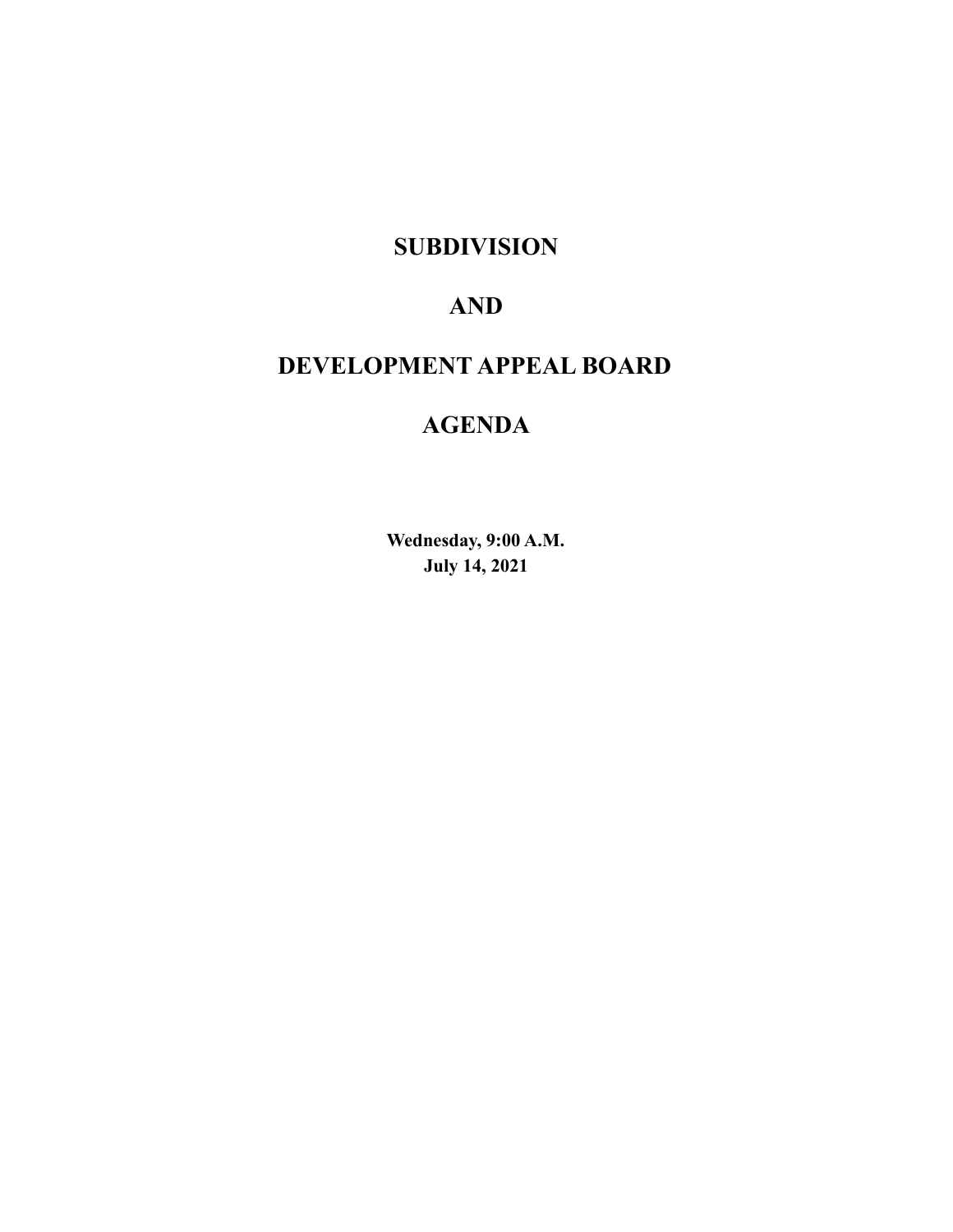#### **SUBDIVISION AND DEVELOPMENT APPEAL BOARD**

| 9:00 A.M.        | $SDAB-D-21-112$                                                                                                                              |                                                                                                                                                                                                                                                               |
|------------------|----------------------------------------------------------------------------------------------------------------------------------------------|---------------------------------------------------------------------------------------------------------------------------------------------------------------------------------------------------------------------------------------------------------------|
| <b>WITHDRAWN</b> | Mayfair Golf Club)                                                                                                                           | To demolish and reconstruct a clubhouse building<br>with outdoor patio to an Outdoor Participant<br>Recreation Service, construct interior and exterior<br>alterations to an existing Accessory building and<br>to reconfigure an existing parking lot (Royal |
|                  | 9450 - Groat Road NW<br>Project No.: 385929351-002                                                                                           |                                                                                                                                                                                                                                                               |
| <b>NOTE:</b>     | Unless otherwise stated, all references to "Section numbers" in this Agenda<br>refer to the authority under the Edmonton Zoning Bylaw 12800. |                                                                                                                                                                                                                                                               |